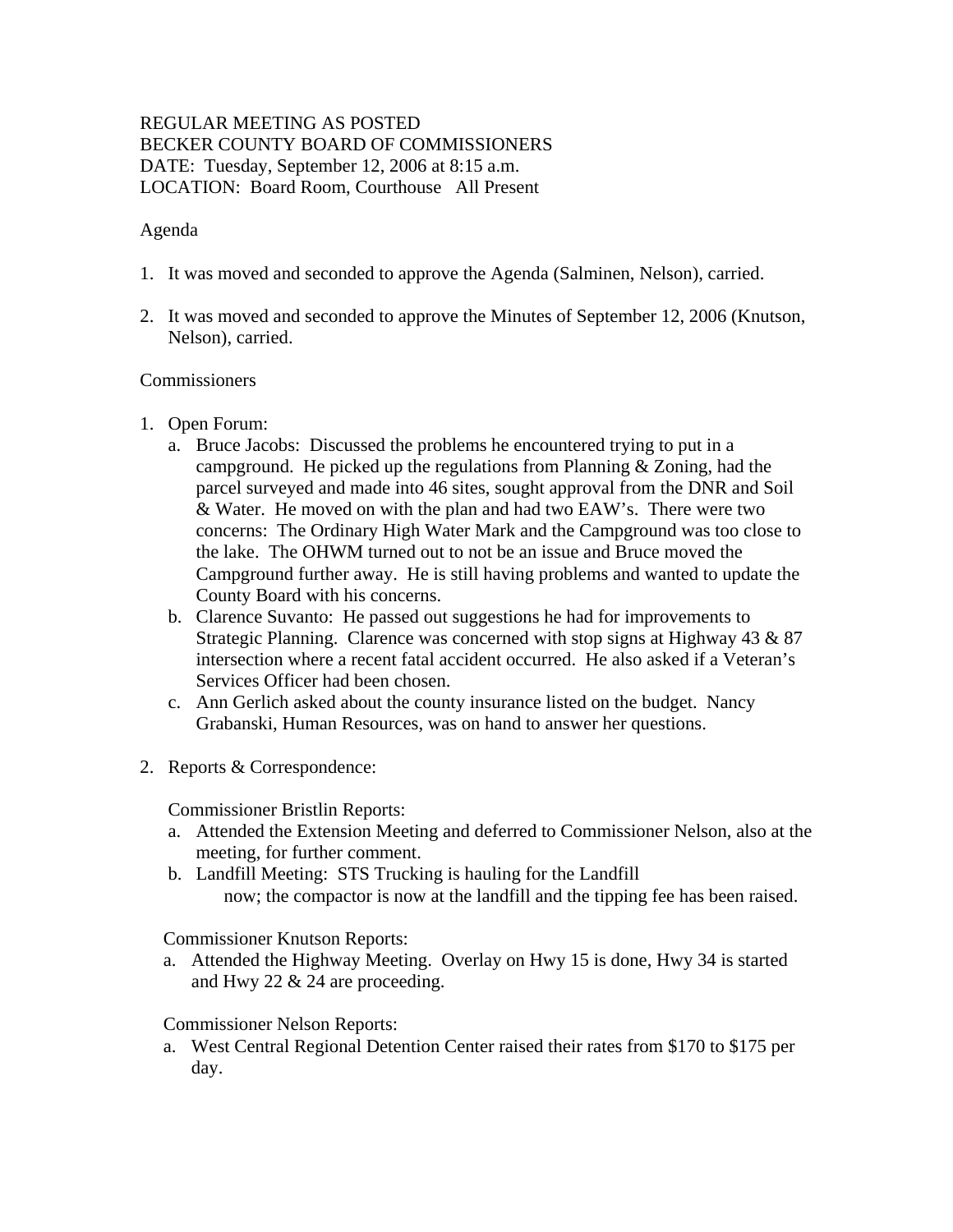b. Extension Meeting: Discussed a card sent to 4-H families by our 4-H Leader without committee knowledge. Concern was expressed by the committee members. The budget was also discussed. Positions sharing and budget cuts were discussed. Commissioner Nelson feels we should not cut any Extention Services at this time, but could re-visit concerns in the future.

Commissioner Salminen – No Report

Commissioner Mulari – No Report

- 3. Appointments:
	- a. It was moved and seconded to pass Resolution No 09-06-2G to appoint Laui L. Brooke as the Veteran's Service Officer per MN Stat. 197.60, subd. 2 (Salminen, Knutson), carried.
- 4. It was moved and seconded to retain the \$31,000 cut from the Extension Budget and pursue other options (Bristlin, Knutson). The motion was withdrawn by the maker and the seconder.
- 5. It was moved and seconded to pass Resolution No. 09-06-1E, resolving that the proposed tax levy for 2007 is established as follows: Total Maximum Levy - \$15,236,663, representing a 6.79 % maximum levy increase (Bristlin, Salminen), carried. Roll Call Vote: Commissioner Knutson – Yea; Commissioner Salminen – Yea; Commissioner Mulari – Yea; Commissioner Bristlin – Yea; Commissioner Nelson – Nay.
- 6. It was moved and seconded to pass Resolution No. 09-06-1D, approving a Housing & Redevelopment Authority Tax Levy in the amount of \$175,633 in the 2007 budget for the purpose of funding housing and economic related activities of the Becker County Economic Development Authority (Salminen, Nelson), carried.
- 7. It was moved and seconded to approve the attendance of any Commissioner at the Shoreland Issues in 2006 Land Use Seminar on Thursday, September 21, 2006 at the Holiday Inn, Detroit Lakes, MN. (Knutson, Salminen), carried.
- 8. Karen Mulari and Barry Nelson will be on the Canvassing Board for elections on Thursday, September 14, 2006 at 9:00 a.m.
- 9. It was moved and seconded to approve the attendance of any Commissioner at the 2006 AMC Annual Conference Step Up to the Plate on December 4-6 at the Mayo Civic Center, Rochester (Nelson, Knutson), carried.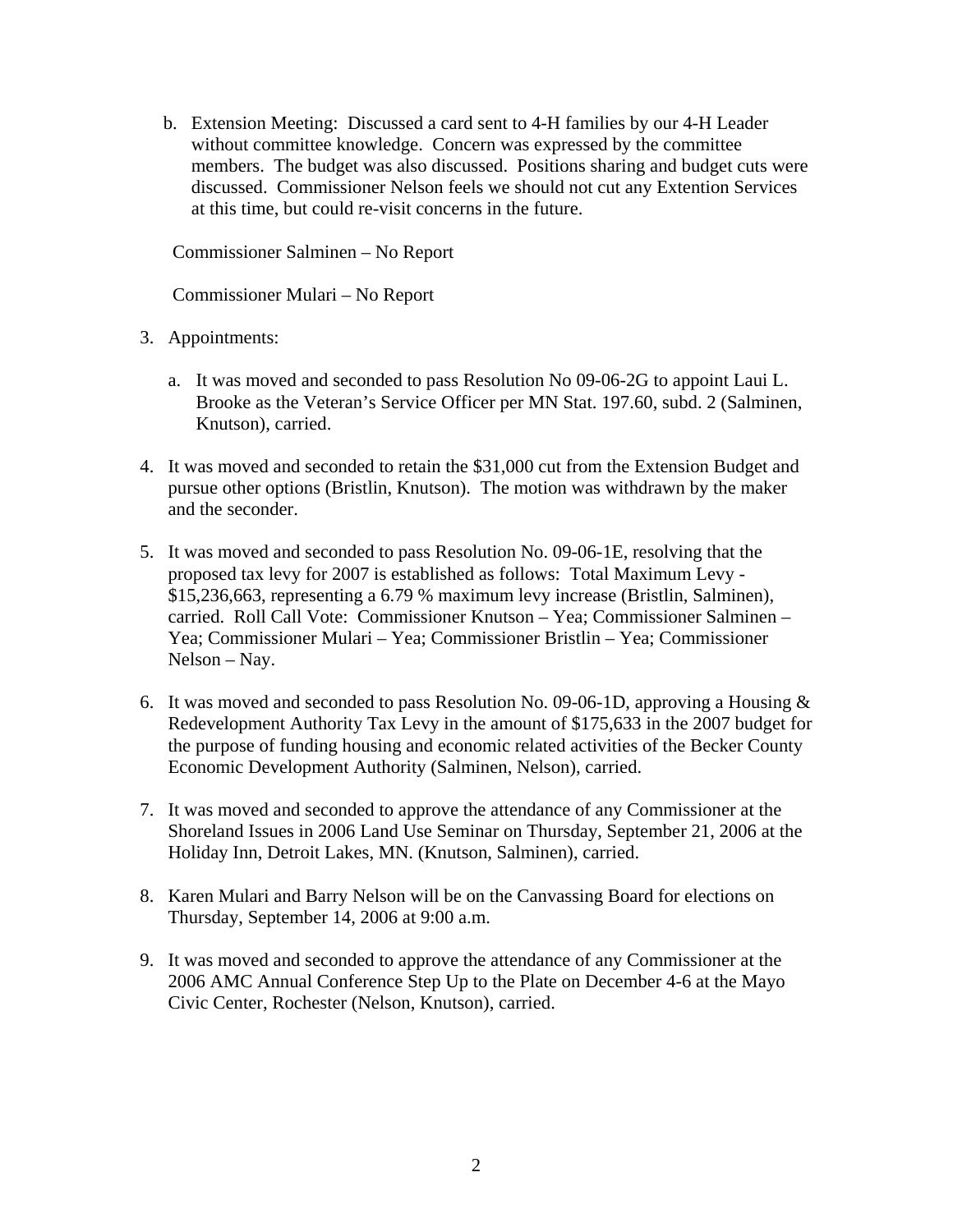## Auditor

1. It was moved and seconded to approve a New Tobacco License for Billy Wischnak, Outer Limits, Lake View Twp. (Bristlin, Salminen), carried.

Finance Committee Minutes

- 1. It was moved and seconded to approve the Claims (Knutson, Salminen), carried.
- 2. County Attorney, Joe Evans, presented his budget request to the Finance Committee.
- 3. Human Services: Capital Purchase request for (2) Office Chairs in the total amount of \$940.76 (66% re-imburseable) was recommended to approve; Personnel Request to hire a full-time Administrative Assistant from the Merit System pool list. This will be in lieu of prior approval of a part-time Administrative Assistant. Recommend to approve; and information only for Transit Bus Purchase as Resolution No. 01-06- 2J was previously passed approving the purchase of a Transit Bus.
- 4. 2007 Maximum Levy Discussion: The Resolution was submitted earlier on the Agenda.
- 5. Carolyn Drude/Ehlers: Presented (3) Options for funding of the Courthouse Expansion Project.
- 6. Discussion: West Central Juvenile Center: Commissioner Barry Nelson informed the Committee that the daily fee will increase from \$170 to \$175.
- 7. Veteran's Services Officer. Resolution No 09-06-2G to hire a Veteran's Services Officer was presented to the County Board for consideration.

# NRM

- 1. It was moved and seconded to approve the Snowmobile Trail Agreements between the State of Minnesota and the Wolf Pack Snowmobile Club in the amount of \$14,400 for the operation and maintenance of the Wolf Pack Snowmobile Trail for the 2006-2007 season; and between the State of Minnesota and the Winter Wonderland Snowmobile Trail in the amount of \$78,000 for the operation and maintenance of the Winter Wonderland Snowmobile Trail for the 2006-2007 season (Salminen, Bristlin), carried.
- 2. It was moved and seconded to appoint Commissioner Mulari as the County Commissioner to the Master Plan Development (temporary) Committee Roster and to approve the Committee list: Hank Ludtke, Frazee Park District; Tom Gulon, Detroit Lakes Park District; Kathleen Froelich, Burlington Township Board; Kent Wolf, Adjoining Landowner; Jerry Schram, Citizen-at-large; Del Bergseth, Becker County Park Board; and Mark "Chip" Lohmier, Becker County Parks Department (Salminen,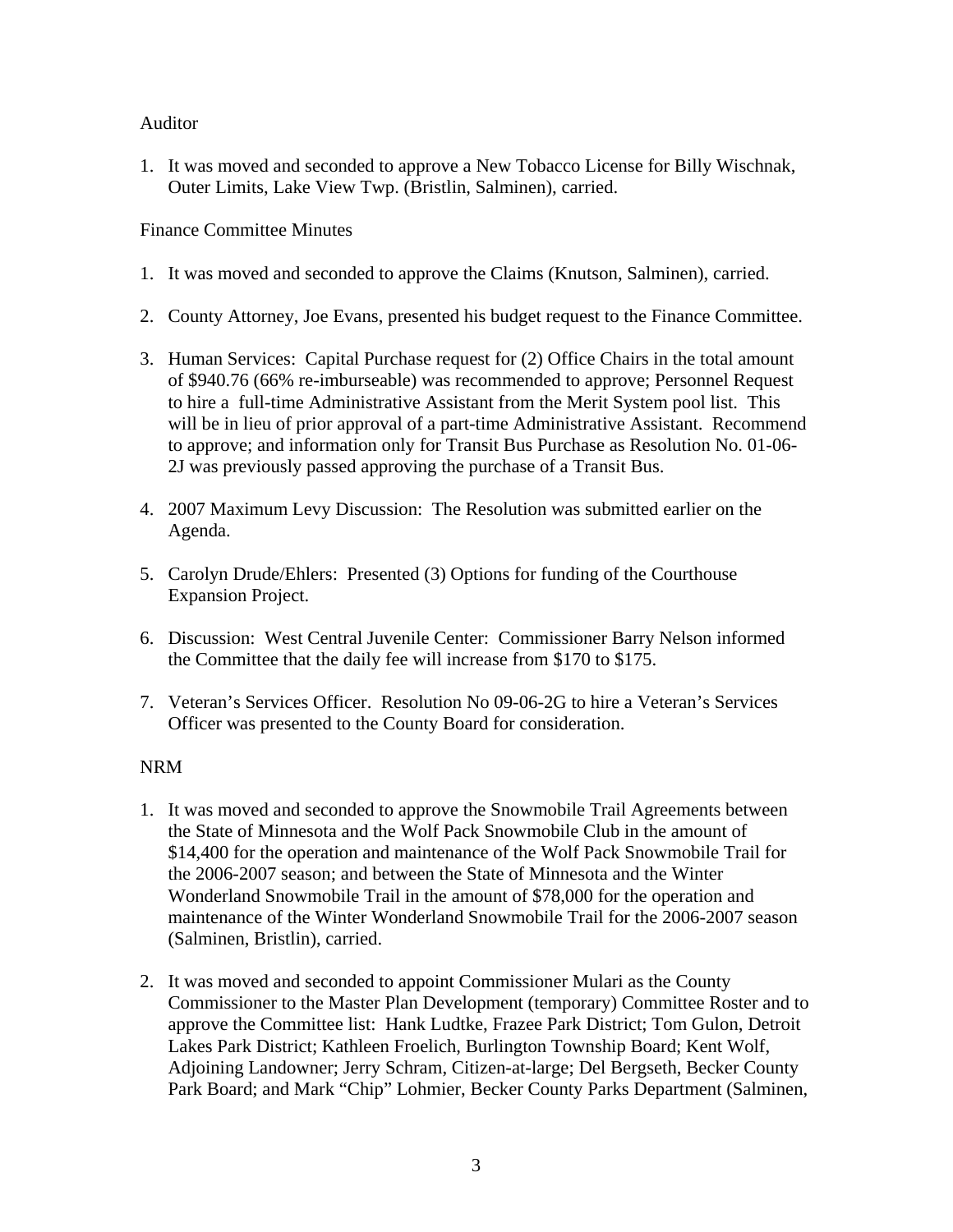Nelson). The motion was amended to add Commissioner Bristlin to the Committee (Knutson, Nelson), carried. The original motion was then carried with the amendment.

#### Human Services

- 1. It was moved and seconded to accept the Family Services, Adult Services and Probation Placement Reports (Salminen, Bristlin), carried.
- 2. It was moved and seconded to approve the Human Services Claims (Salminen, Knutson), carried.
- 3. It was moved and seconded to approve the following Purchase of Services Agreements (Salminen, Bristlin), carried.

| Ecumen (Emmanuel Community)         | <b>Frazee Care Center</b>           |
|-------------------------------------|-------------------------------------|
| <b>Ghose Runner Errand Services</b> | Golden Manor                        |
| <b>Greenwood Connections</b>        | Lifeline Systems                    |
| MeritCare Home Care                 | Northern Safety and Security        |
| Northern Safety and Security        | St. Joseph's Area Health Services   |
| The Orenda Corp (Care 2000)         | <b>Behavioral Health Associates</b> |

- 4. It was moved and seconded to pass Resolution No. 09-06-1B, to reclassify the parttime Administrative Assistant position in the Human Services Department to full-time and to fill the vacancy due to a retirement from the Merit System pool list (Salminen, Bristlin), carried.
- 5. It was moved and seconded to approve the Community Health Claims (Knutson, Nelson), carried.
- 6. It was moved and seconded to accept and approve the Public Health Preparedness Agreement Amendment (Salminen, Knutson), carried.
- 7. It was moved and seconded to approve the Detroit Lakes Public School Agreement (Salminen, Bristlin), carried.
- 8. It was moved and seconded to approve the Transit Claims (Knutson, Salminen), carried.
- 9. It was moved and seconded to pass Resolution No. 09-06-1A, in support of the 2006 Comprehensive Economic Development Strategy for West Central Minnesota (Nelson, Bristlin), carried.